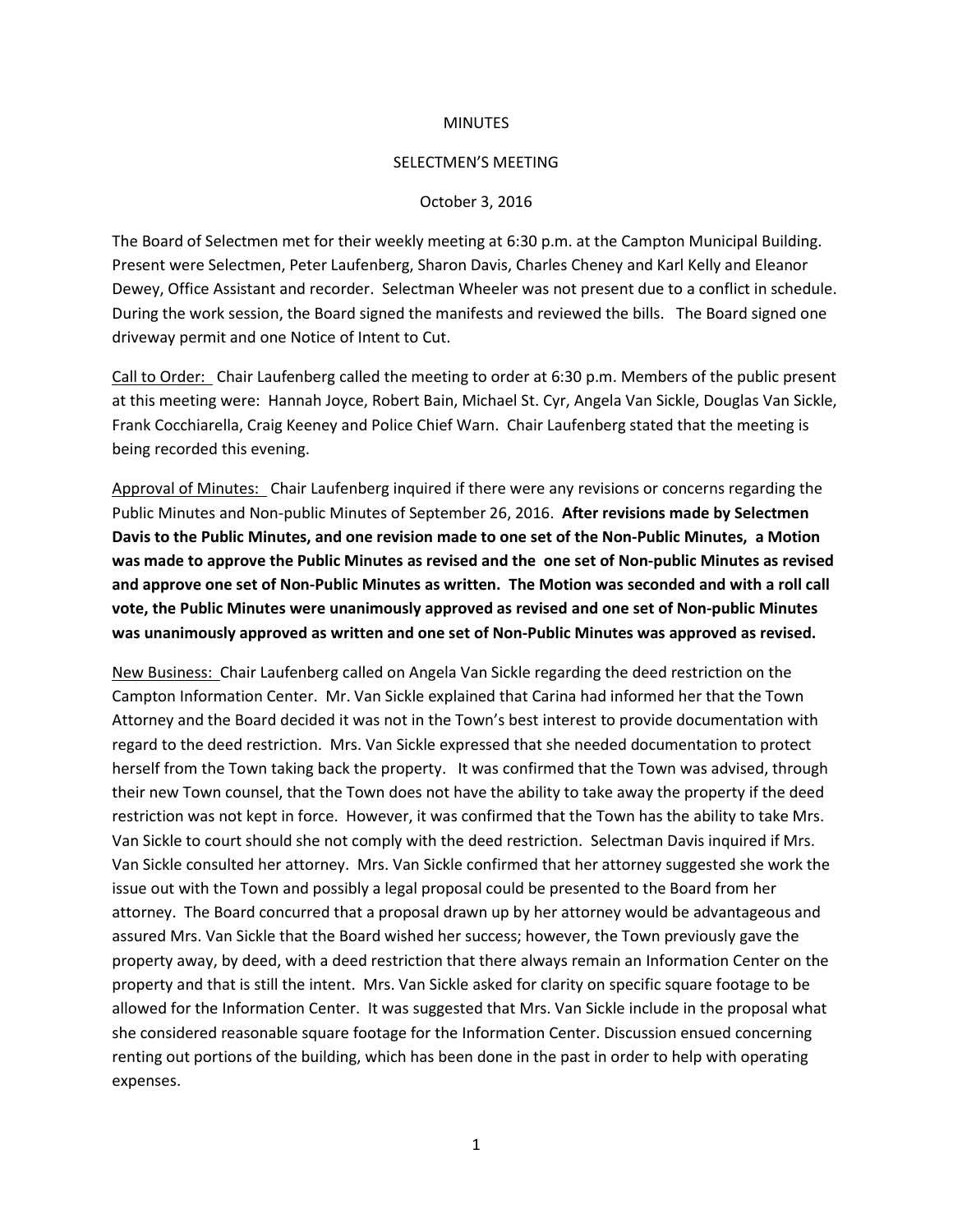Mr. Frank Cocchiarella reviewed the history on the building and asked for clarity on the Building. His concern is that the Town would like there to remain an Information Center; however, he expressed that sometimes that is a difficult task to maintain. Mrs. Van Sickle expressed that, should the Information Center fail, she will have provisions addressed in the proposal for a backup plan. The Board agreed that this will be a good start and will look forward to receiving the proposal and thanked Mr. and Mrs. Van Sickle for coming this evening.

Chair Laufenberg continued with New Business and called on Virginia Erickson who has expressed an interest in becoming a Fire Commissioner. Ms. Erickson gave some background on herself, i.e. she was born and raised in New Hampshire, lived in Los Angles for 30 years and recently moved back to Campton to take care of her mother who has since passed away. She is now looking to do some community work and Brenda Boisvert, who is her best friend, suggested she apply. Ms. Erickson expressed that she had a lot to offer with her organizational skills, meeting skills and her medical background as a nurse and she has a PhD degree from UCLA. Chair Laufenberg inquired if the Board had any questions, and they did not. **Selectman Davis made a Motion to appoint Virginia Erickson as Fire Commissioner, the Motion was seconded and with a roll call vote the Motion was unanimously approved.** 

Ms. Erickson inquired if there was a job description for the position. Chair Laufenberg called on Kelly Bolger who stated that the job description is in the Intergovernmental Agreement and suggested Ms. Erickson contact Julie, Fire Department Administrative Assistant.

**Chair Laufenberg informed Ms. Erickson that Carina Park, Town Administrator, will be in touch with her regarding the written appointment for the position and then she can get sworn in by Hannah Joyce, the Town Clerk.** The Board congratulated Ms. Erickson and thanked her for volunteering.

Correspondence: There was no correspondence.

**Non-Public Session under RSA 91-A: 3, II (a-i): Chair Laufenberg called on Selectman Davis who made a Motion to go into Non-Public Session under RSA 91-A: 3, II (a-i). The Motion was seconded and with a roll call vote: Selectman Davis – aye, Selectmen Laufenberg – aye, Selectman Cheney – aye, and Selectman Kelly – aye, the Board went into Non-Public Session at 7:00 p.m. The Board came out of Non-Public Session at 7:32 p.m.**

Privilege of the Floor: Chair Laufenberg continued the Public Meeting by calling on Michael St Cyr, who lives on Sugarbush Drive. Mr. St. Cyr informed the Board that he has come in this evening as the voice for Sugarbush Drive "folks" and Bog Road, (particularly the dirt road section). He also mentioned issues on Beech Hill and Lower Beech Hill. He expressed that for having four individuals on staff in the Town Highway Department, the roads are not in the shape he feels they should be. His complaints focused on no ditching being done, grading not being done for months, ditches being clogged, and where ditching has been done, it has caused basement flooding in homes located on Sugarbush Drive. Mr. St. Cyr expressed that Sugarbush Drive is in really bad condition because of pot holes. He also complained of no trimming on the sides of the roads. He stated that his neighbor had a moving van refuse to delivery furniture because of the conditions of the roads. He did express that the property owners are not looking for paved roads, they just want safe roadways, with proper ditching and gravel for the pot holes.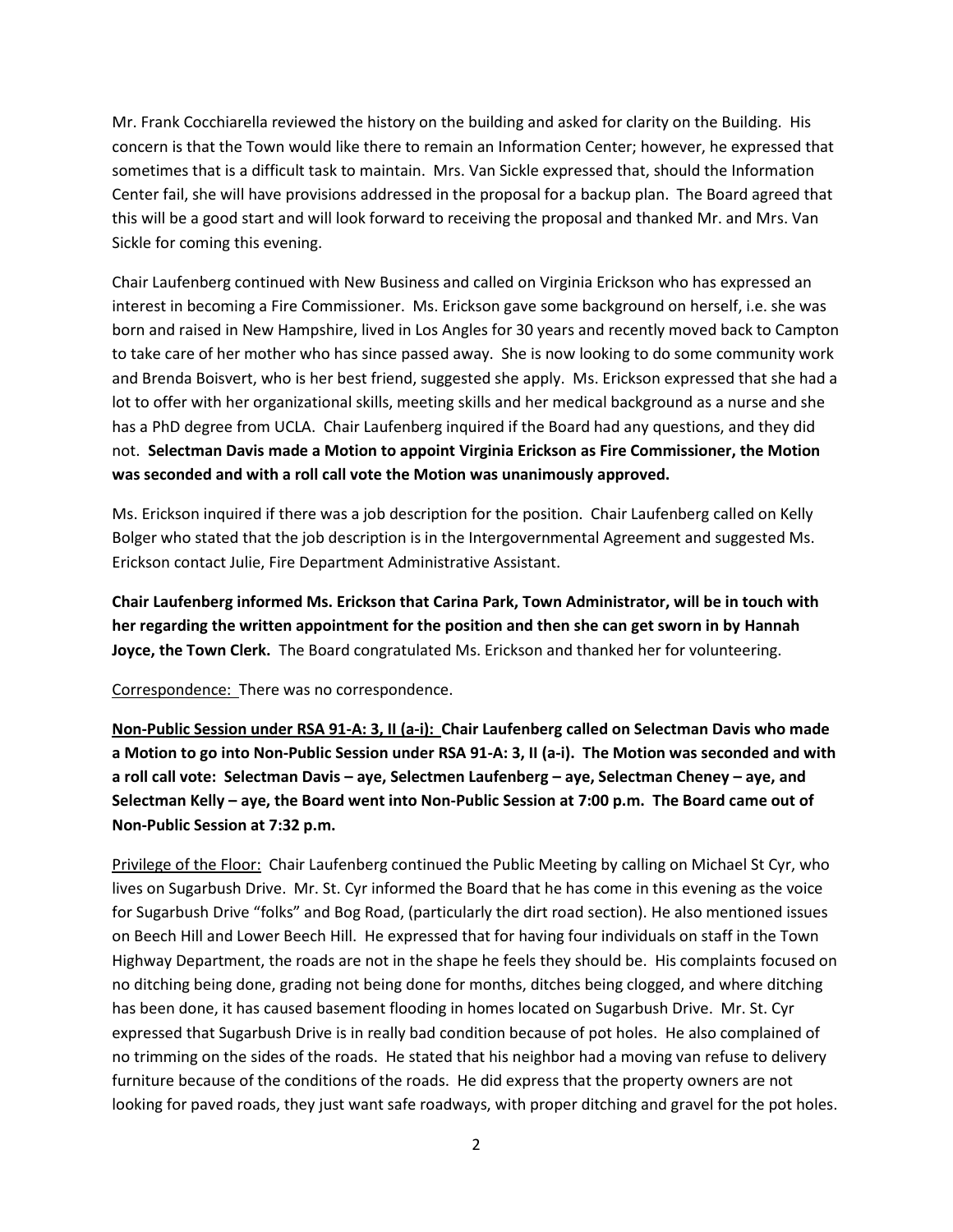Lastly, his property line has been pushed over 2 or 3 feet and he has placed boulders on his property in the area in question, and the boulders have been moved, and he is concerned that Town employees might have done this. Chair Laufenberg inquired if Mr. St. Cyr would like the Road Agent to respond to his concerns? Mr. St. Cyr stated he has spoken to Carina Park, Dave Goodwin and Butch Bain and he is frustrated that he had to come to this meeting to address the problem with the Board. Discussion ensued regarding boundary lines from the center of the road, the fact that Mr. Bain confirmed he ditched on Bog Road and on Sugarbush Drive up to Charles Wheeler's property. Mr. Bain stated that the water flow above that area has sufficient drainage and ditching above was not necessary. Mr. Bain explained where ditching has been done and that the road is crowned, and he further expressed, that the flow is working fine. As far as brush cutting, Mr. Bain stated it was started on Sugarbush Drive, but due to medical leave issues of personnel the cutting had to be postponed and then other pressing Town issues came up. Discussion ensued regarding culverts issues and Butch confirmed he did spend an hour flushing Mr. St. Cyr's culvert. Mr. Bain presented pictures of areas discussed this evening; however, Selectman Cheney suggested that a site review of the area would be in order at this time**. Chair Laufenberg recommended Selectman Cheney's suggestion, and stated that any Board members, Mr. Bain and Mr. St. Cyr meet on the site in question before the next Selectmen's Meeting which will be in two weeks. The Board concurred. A date will be set through the Town Administrator for the site review.** 

Discussion then continued pertaining to paving and Mr. Bain presented the procedures in determining if a road will be paved in a given year. The 2016 paving budget was discussed. In conclusion, Mr. St. Cyr informed the Board that he will update all interested parties of the site review to be scheduled.

Chair Laufenberg continued with Privilege of the Floor by calling on Craig Keeney. Mr. Keeney called on Police Chief Warn who indicated he met with Craig Keeney today discussing the Blair Bridge. Chief Warn confirmed that they are waiting for an estimate of damages concerning the accident that occurred on the bridge. The damage, he stated, was caused by the truck being over height, not over weight. There are two options the Town could follow. One option would be to follow the ordinance which would enforce a \$250.00 fine, but no damages claim could be raised. The other option would be to issue a charge of negligent driving which Chief Warn explained could be proven, with restitution possible. He explained that no charges have been presented because they don't have a figure for damages as yet. Chief Warn expressed that he thinks Craig Keeney is more concerned with the fact that the Town has spent a lot of money on the construction of the bridge and the security camera is not sufficient to view license plate numbers. Chief Warn explained the difficulties of tracking down the truck driver in regard to this particular accident due to the inefficiency of the security camera. Chief Warn mentioned the Police Department going on Facebook to assist with the investigation. With this in mind, Chief Warn suggested an expenditure be considered to upgrade the camera to digital quality.

Selectman Cheney questioned why the Selectmen's Office was not notified about the bridge. Chief Warn stated that he believed the Selectmen's Office was notified. Selectman Cheney indicated that the Selectmen's Office was not notified as Carina knew nothing about it when he asked her about the issue. Chief Warn stated that as soon as he was made aware of what was going on he notified the Town Administrator. Chief Warn stated he would check back in his log the specific dates. **Chief Warn asked if**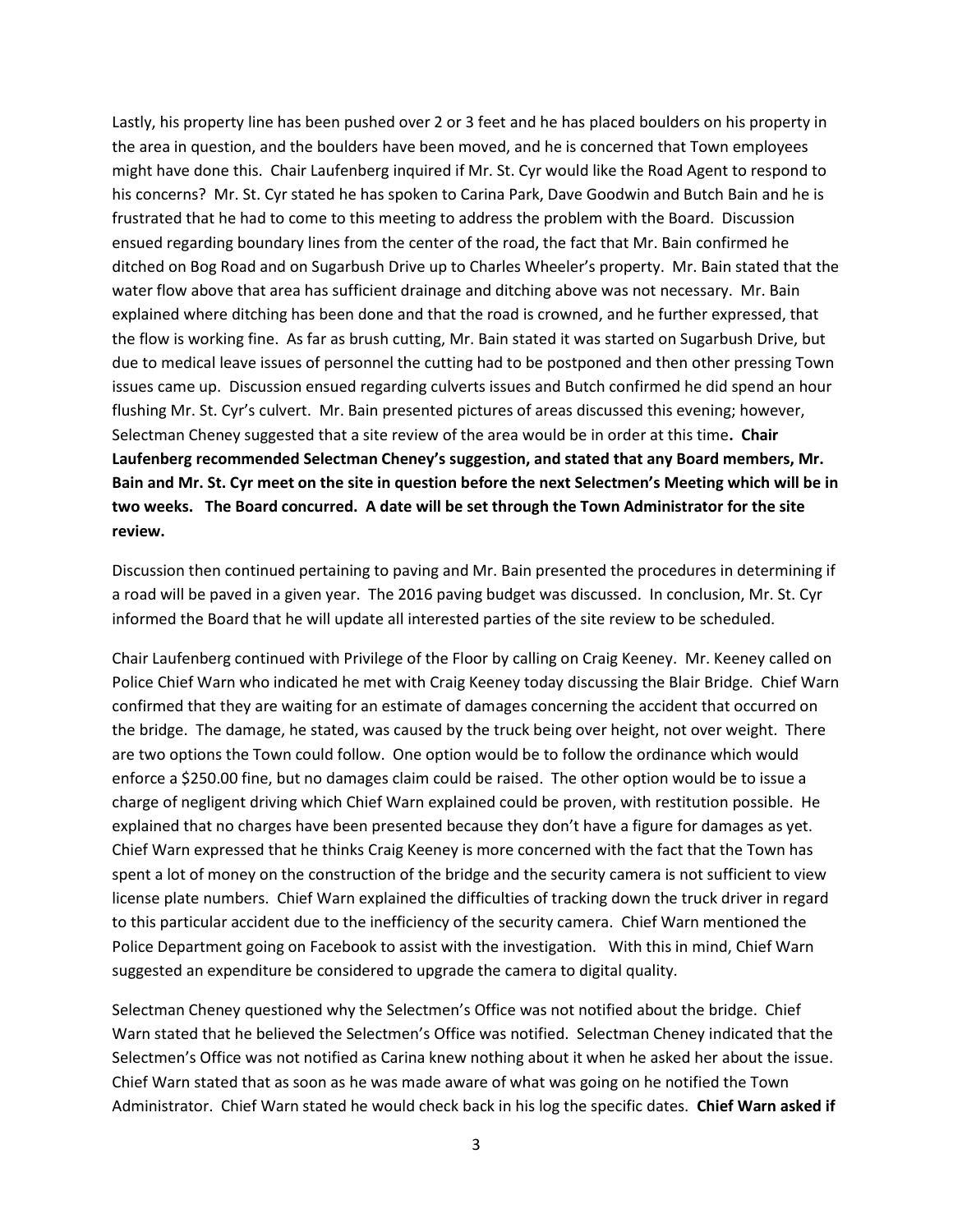## **the Board would like notification as situations occur or will it be sufficient to just notify the Town Administration, or, both the Board and the Town Administrator. The Board concurred that notifying the Town Administrator will be sufficient.**

Craig Keeney informed the Board that he contacted Stan Graton to find out if he had been contacted about inspecting the bridge for damages. Mr. Graton confirmed with him that he had not, but Mr. Graton expressed that he is willing to inspect the bridge if the Town will contact him to request his services. Chair Laufenberg will follow-up with Carina to see what the status of the progress is. If there has not been any progress, Chair Laufenberg will have Carina reach out to Mr. Graton.

Craig Keeney inquired as to the status of the loader being used outside the Town line as he mentioned to the Board at the last meeting. Chair Laufenberg informed Mr. Keeney that the Board spoke with Butch Bain concerning the fill and the loader being used on private property and across Town line. Chair Laufenberg indicated that a Policy and Procedure will be drawn up concerning this issue. Mr. Keeney inquired if any recourse is going to be considered. The Board informed Mr. Keeney that this matter was a personnel matter. Mr. Keeney wasn't asking specifically what the repercussions would be, he would just like to know if there was going to be any recourse. Chair Laufenberg confirmed that the Board addressed the issue with Mr. Bain and a Policy and Procedure will be drawn up and that is the way the Board is going to handle the matter. Mr. Keeney expressed that he was not happy with the Board's decision.

**Chair Laufenberg continued the Meeting by calling on Selectman Davis who made a Motion to go into Non-Public Session under RSA 91-A: 3, II (a-i). The Motion was seconded by Selectman Kelly and with a roll call vote: Selectman Davis – aye, Selectman Laufenberg – aye, Selectman Cheney – aye and Selectman Kelly – aye, the Board went into Non-Public Session at 8:10 p.m. The Board returned to Public Session at 8:25 p.m.**

**Chair Laufenberg called on Police Chief Warn who stated that his Officers would like to participate in the "Beards for Bucks" program and he inquired if the Board has any issues with it or questions. The Board had no problem with the Officers participating in the program.** 

Board Concerns and Directives: Chair Laufenberg called on Selectman Cheney who questioned that when there is a maintenance problem within the Municipal Building, and the Police are aware of it, why isn't the Board of Selectmen or the Town Administrator notified. Specifically, Selectman Cheney stated he was referring to a recent leak in the Utility Room in the Police Department and the fact that a bucket was not placed under the leak when the leak was discovered. Chief Warn stated that he was confused by this statement as he did notify Carina of the recent leak. The leak was discovered by one of the Police Officers at night and Chief Warn was made aware of it in the morning and he informed Carina when she was in just after 9:00 a.m. Chief Warn expressed that direction is needed from the Board as to who should be notified if an emergency situation should occur. Chief Warn confirmed issues of previous leaks and the fact that buckets were placed under the leaks. Chief Warn explained that the problem the Department has is there is no one to call for emergency situations. Selectman Kelly informed Chief Warn that the Board is budgeting for a part time maintenance person in the 2017 budget.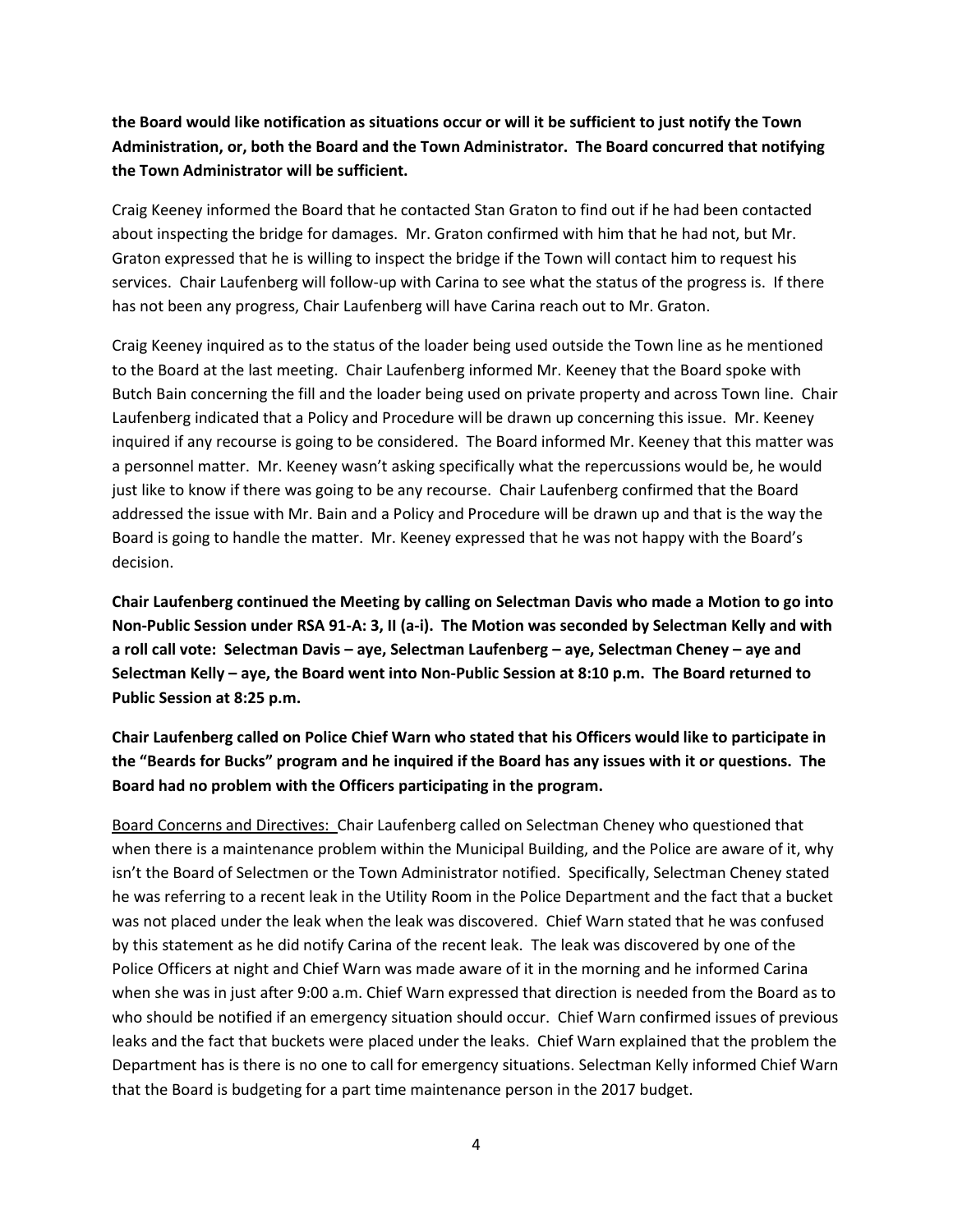Chair Laufenberg called on Selectman Cheney who stated he had one other question. Discussion ensued about used computers vs. new computers and Selectman Cheney's recollection was that Chief Warn, during the budgeting season last year, requested purchasing new computers as he was tired of used computers. Selectman Davis stated that it was her recollection that Chief Warn was not complaining about used computers, and it was Chuck Grand's recommendation to purchase used computers to save on the budget. Chief Warn confirmed that is correct. Selectman Cheney explained that, in his review of the bills this evening, he noticed that a used computer was purchased for the Police Department. Chief Warn explained that the used computer was purchased for a project to be done off the network because the work, if done on the network would corrupt the system. With that in mind, Chief Warn expressed he didn't feel it was necessary to purchase a new computer for this particular work.

**Non-Public Session in accordance with RSA 91-A: 3, II (a-i): Chair Laufenberg called for a Motion to go into Non-Public Session under RSA 91-A: 3, II (a-i). The Motion was seconded and with a roll call vote, the Board went into Non-Public Session at 8:35 p.m. The Board came out of Non Public Session at 9:18 p.m**.

Chair Laufenberg continued the Public Meeting by calling on Hannah Joyce, Town Clerk/Tax Collector. Mrs. Joyce mentioned that House Bill 430 regarding the Veterans Tax Credit. Mr. Joyce explained that the language pertaining to limit of war time service has been eliminated. She also stated that it is optional for the Town to adopt the bill.

Mrs. Joyce also informed the Board that the penalty involved in repurchasing Town property has been reduced from 15% to 10%, if it is the primary residence. Chair Laufenberg informed Mrs. Joyce that the Board is aware of this reduction.

Mrs. Joyce mentioned a single family dwelling House Bill which would pertain to the Planning Board. Chair Laufenberg stated that the Planning Board is making the appropriate adjustments. The Bill will make it easier to acquire more than one unit in a single dwelling and the Planning Board knew this was "coming down the road".

Mrs. Joyce discussed House Bill 331 which pertains to all Selectmen having to be present at State Elections. Discussion ensued and some Board members were questioning the interpretation. Mrs. Joyce informed the Board that the Town of Holderness was written up because only one Selectmen was present. Mrs. Joyce stated she was advised by the State to inform the Board.

Mrs. Joyce also informed the Board that she has been informed by the State that the Town is short eight voting booths. She requested that when the voting booths are received, she would like do a "dry run" set up with Butch Bain. Selectman Davis recommended that the ordering of the booths be at the top of Carina's priority list when she returns to the office.

Board Concerns and Directives: Chair Laufenberg inquired of each Board member. There were no concerns and Directives.

Adjourn: Chair Laufenberg declared the meeting adjourned at 9:30 p.m.